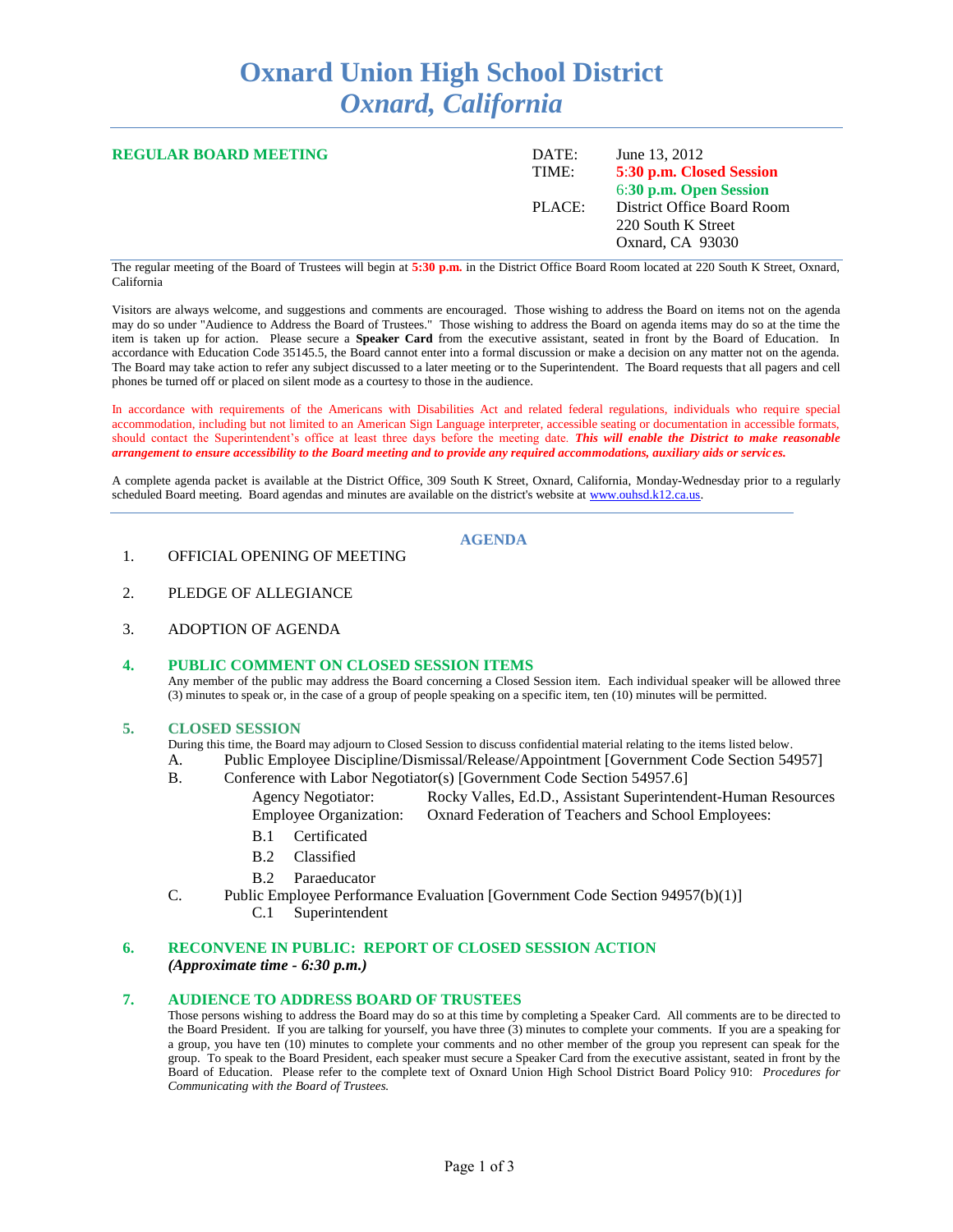Board Meeting Agenda June 13, 2012

## **8. PUBLIC HEARING**

Public Hearing for Board to review and consider the Categorical Flexibility Transfer 2012-2013 Fiscal Year to consider and respond to all comments received by the District related thereto

## **9. SUPERINTENDENT'S REPORTS**

A. Board Recognition: *Valedictorians, Salutatorians Class of 2012 Pacifica High School and Channel Islands High School*

Dr. Gabe Soumakian, Superintendent will present an update on the items listed below. No Board action required.

- B. Board Update: *Superintendent's Report* 
	- B.1 *New School Sites*
	- B.2 *Leadership Retreat*
	- B.3 *Summer School Update*
	- B.4 *Summer Work Schedule*
	- B.5 *June 28, 2012 Board Meeting, Camarillo City Council Chambers*

## **10. CONSENT CALENDAR**

- A. Consideration of Approval for Renewal of Agreement between Oxnard Union High School District and Bowie, Arneson, Wiles & Giannone for Legal Services
- B. Consideration of Approval of Board Policy 1113 District and School Web Sites Policy, *Second Reading*
- C. Consideration of Approval of Board Policy 4040 Employee Acceptable Use Policy, *First Reading*
- D. Consideration of Approval of Agreement between Oxnard Union High School District and Dell Inc. for VMware Vsphere 5.0Virtualization Upgrade for Server Farm
- E. Consideration of Approval of Change Request Number STS50572-2 to Agreement between Oxnard Union High School District and DynTek Inc. for Rebuilding the Damaged SCCM and SCSM Server Systems
- F. Consideration of Adoption of Resolution No. 12-25, Authority for the Board of Trustees to Improve Salaries and Benefits for Certain Categories of Employees After July 1, 2012
- G. Consideration of Adoption of Resolutions for Fiscal Year 2012-2013: No. 12-26, Temporary Loans Between District Funds; No. 12-27, Appropriation Transfers; No. 12-28, Authorization for Budget Transfers; No. 12-29, To Authorize the District to Borrow Funds for Immediate Requirements; and No. 12-30, Inter/Intra Fund Transfers
- H. Consideration of Approval to Enter into an Agreement between Oxnard Union High School District and Luna & Glushon for Legal Services
- I. Consideration of Approval of Agreement between Oxnard Union High School District and Lozano Smith for Legal Services
- J. Consideration of Approval of Addendum of Agreement between Oxnard Union High School District and Pivot Learning Partners
- K. Consideration of Approval of Additional Scope of Work to TerraPhase Engineering to Conduct Railroad Risk Assessment on New Academy School and Performing Arts Center Property in Camarillo
- L. Consideration of Approval of Renewal of Agreement between Oxnard Union High School District and enVision Consulting Group, Inc. for School Accountability Report Card Services
- M. Consideration for Approval of Notice of Completion for the CTE Auto Shop Project at Channel Islands High School by SBS Corporation
- N. Consideration of Approval of Donations, May 24 June 13, 2012
- O. Consideration of Approval of Disposal of Surplus Property, May 24 June 13, 2012
- P. Consideration of Approval of Purchase Orders and Direct Pays, May 24 June 13, 2012
- Q. Consideration of Approval of Student Expulsion by Recommendation of the Administrative Panel
- R. Consideration of Approval of Stipulated Student Expulsion by Agreement of the School Principal, the Student, and the Students' Parent/Guardian, as per Board Policy 5144, Section 22